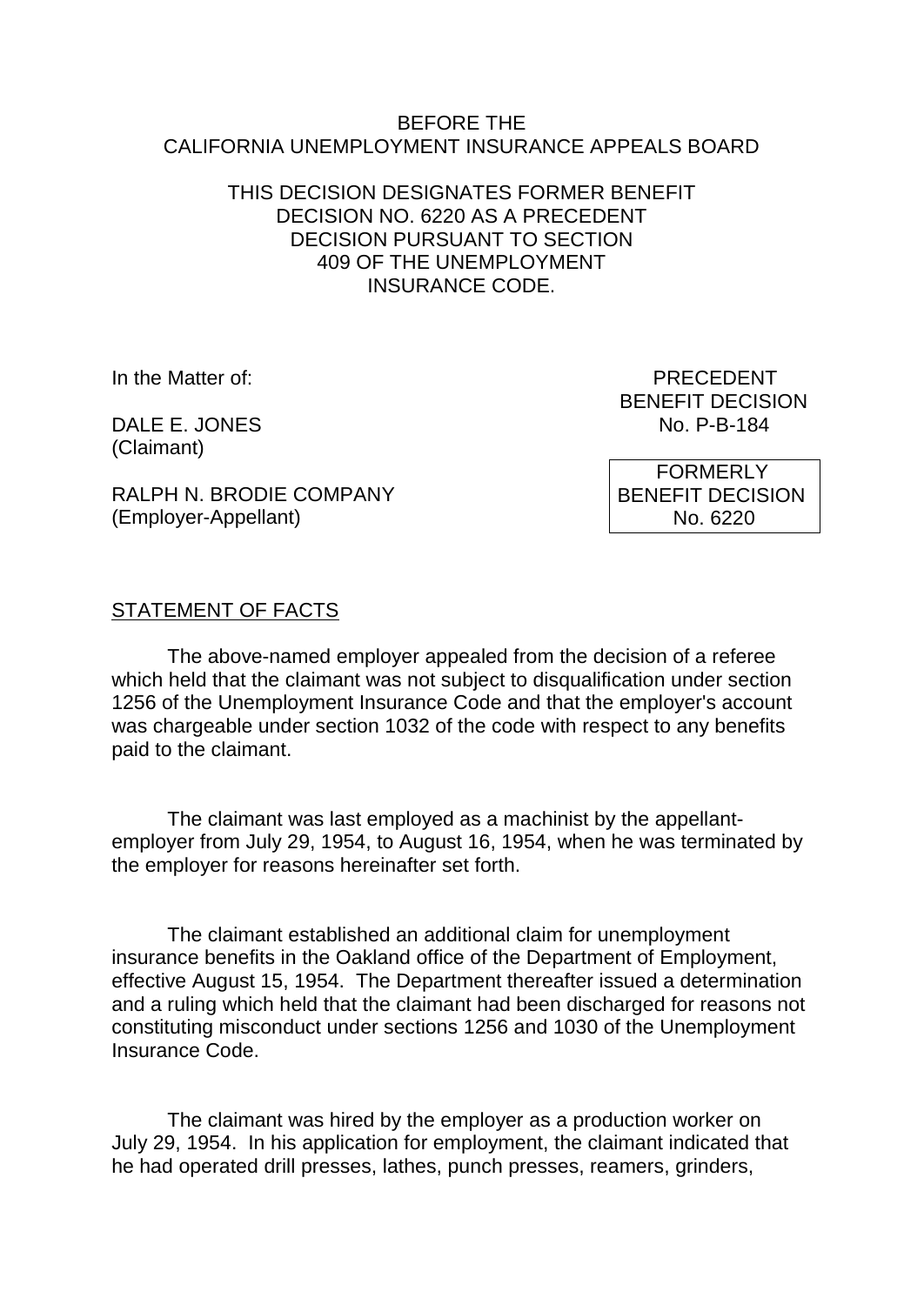threaders, burrers, and welding equipment. The claimant was first assigned by the employer to work on a drill press. His work on the machine was deemed unsatisfactory by his foreman and after two days he was moved to the lathe department where he was assigned to work involving the operation of a lathe. After working at this assignment for approximately two hours, he loaded a part incorrectly and wrecked a fixture which required several hours to rebuild. He was thereafter transferred to several successive jobs by the employer, but failed to meet the employer's standards and on August 16, 1954, was discharged because of his "incapacity" to perform his work in accordance with the standards required by the employer. The claimant testified that he correctly set forth his prior work experience in the application which he filed with the employer and that he put forth his best efforts to perform the work which he was assigned.

## REASONS FOR DECISION

In its appeal of this matter, the employer contends that it was not afforded a fair hearing by the referee before whom the matter was originally heard.

After a careful review of the transcript of hearing before the referee, we find that the employer was afforded an opportunity to present all evidence which was material to the case and that the employer was afforded a fair hearing before the referee.

In cases involving the application of former section  $58(a)(2)$  of the Unemployment Insurance Act (now section 1256 of the Unemployment Insurance Code), we have repeatedly applied the definition of misconduct laid down by the Supreme Court of Wisconsin in Boynton Cab Company v. Neubeck, 296 N.W. 636, wherein the Court said in part:

". . . The term 'misconduct' as used in (the disqualification provision) is limited to conduct evincing such wilful or wanton disregard of an employer's interest as is found in deliberate violations or disregard of standards of behavior which the employer has the right to expect of his employee, or in carelessness or negligence of such degree or recurrence as to manifest equal culpability, wrongful intent or evil design, or to show an intentional and substantial disregard of the employer's interest or of the employee's duties and obligations to the employer. On the other hand, mere inefficiency, unsatisfactory conduct, failure in good performance as the result of inability or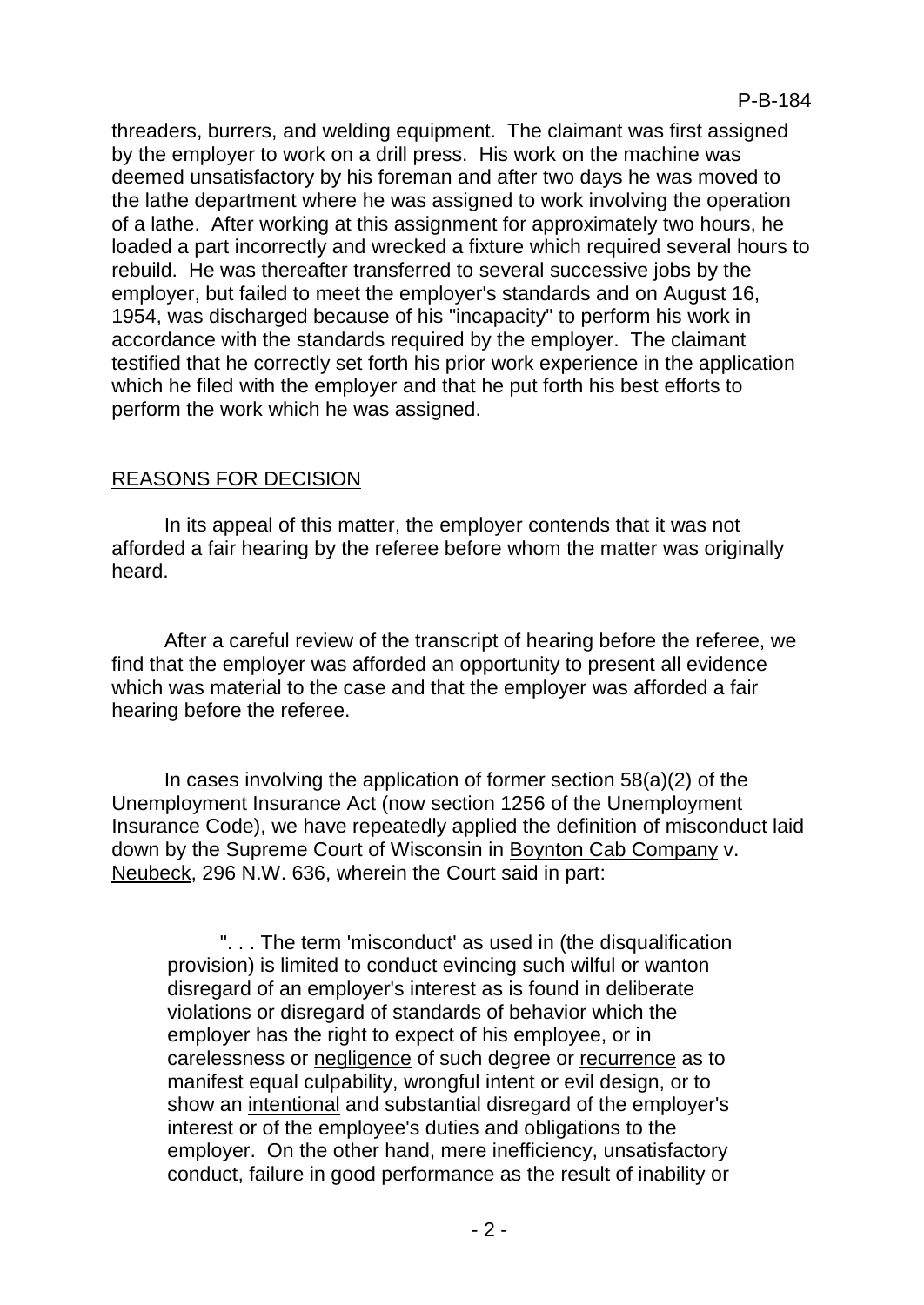incapacity, inadvertencies or ordinary negligence in isolated instances or good faith errors in judgement or discretion are not to be deemed 'misconduct' within the meaning of the statute."

A review of the evidence in this matter does not indicate that the claimant misrepresented his prior experience when making application for work with the employer herein nor does it disclose in our opinion more than inefficiency or unsatisfactory performance on the part of the claimant which culminated in his discharge on August 16, 1954. The record does not establish that the claimant wilfully or intentionally disregarded the employer's interests, or that the occurrences forming the basis for the discharge were deliberate violations of standards of good behavior which the employer had a right to expect of his employee. Accordingly, we are of the opinion that the discharge was not for misconduct on the part of the claimant within the meaning of that term as used in sections 1256 and 1030 of the code and that the claimant is not subject to disqualification for benefits (Benefit Decisions Nos. 4648 and 4853).

#### DECISION

The decision of the Referee is affirmed. Benefits are payable provided the claimant is otherwise eligible. Any benefits paid to the claimant which are based upon wages earned from the employer prior to August 16, 1954, are chargeable under section 1032 of the code to employer account number 003- 0125.

Sacramento, California, January 14, 1955.

### CALIFORNIA UNEMPLOYMENT INSURANCE APPEALS BOARD

MICHAEL B. KUNZ, Chairman

GLENN V. WALLS

EDWARD CAIN